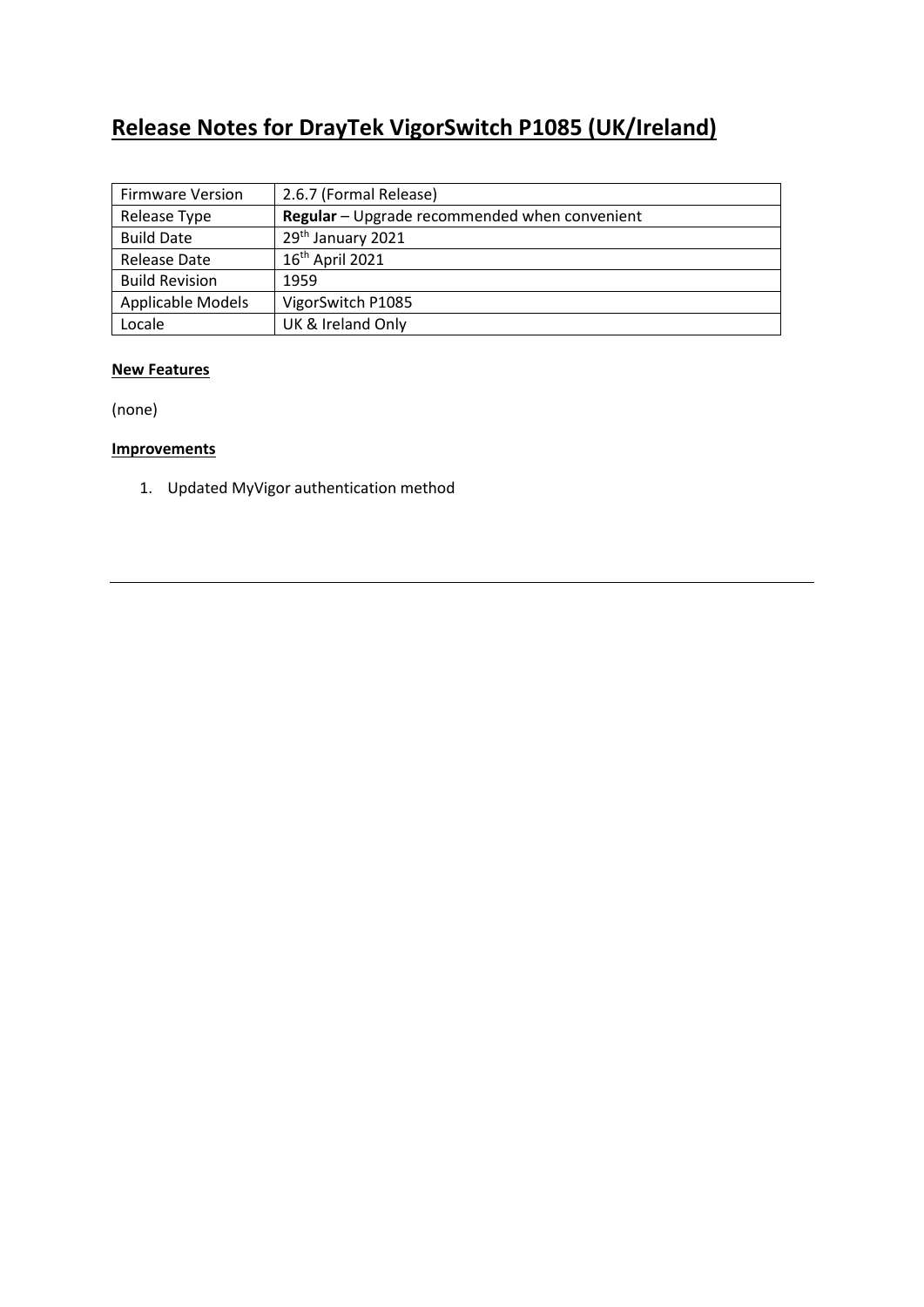| <b>Firmware Version</b> | 2.6.6 (Formal Release)                        |
|-------------------------|-----------------------------------------------|
| Release Type            | Regular - Upgrade recommended when convenient |
| <b>Build Date</b>       | 28 <sup>th</sup> October 2020                 |
| Release Date            | 12 <sup>th</sup> November 2020                |
| <b>Build Revision</b>   | 1952                                          |
| Applicable Models       | VigorSwitch P1085                             |
| Locale                  | UK & Ireland Only                             |

#### **New Features**

(none)

## **Improvements**

- 1. The Switch's self-signed certificate will change upon upgrade for compatibility with new browser certificate requirements. Starting from September 2020, many client OS & browsers will limit publicly trusted TLS server certificate lifetime to 398 days or less, and connections will be rejected if certificates exceed this. This firmware patch will automatically re-sign all self-signed certificate lifetimes to 395 days (was 2 years or longer in older versions)
- 2. Support for statistics/counters information for each port on Status page
- 3. Support for editing the port number for HTTP management on [System Maintenance] > [Access Manager]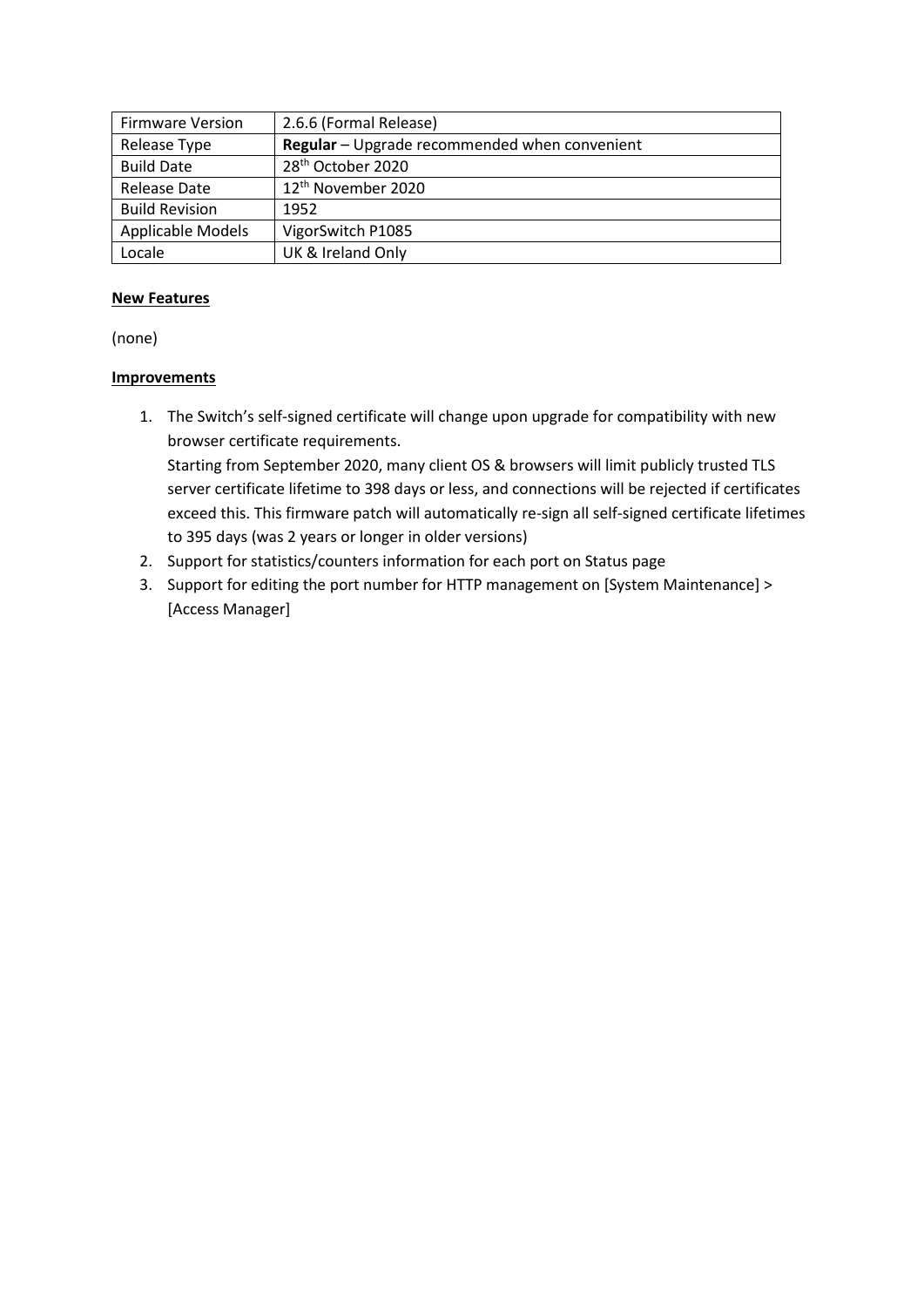| <b>Firmware Version</b> | 2.6.4 (Formal Release)                        |
|-------------------------|-----------------------------------------------|
| Release Type            | Regular - Upgrade recommended when convenient |
| <b>Build Date</b>       | $16th$ July 2020                              |
| Release Date            | 13 <sup>th</sup> August 2020                  |
| <b>Build Revision</b>   | 1909                                          |
| Applicable Models       | VigorSwitch P1085                             |
| Locale                  | UK & Ireland Only                             |

## **New Features**

(none)

# **Improvements**

- 1. Loop Protection Per Port Settings added
- 2. [VLAN Management] > [Interface Settings] dashboard panel added
- 3. Improved compatibility between TR-069 and VigorACS